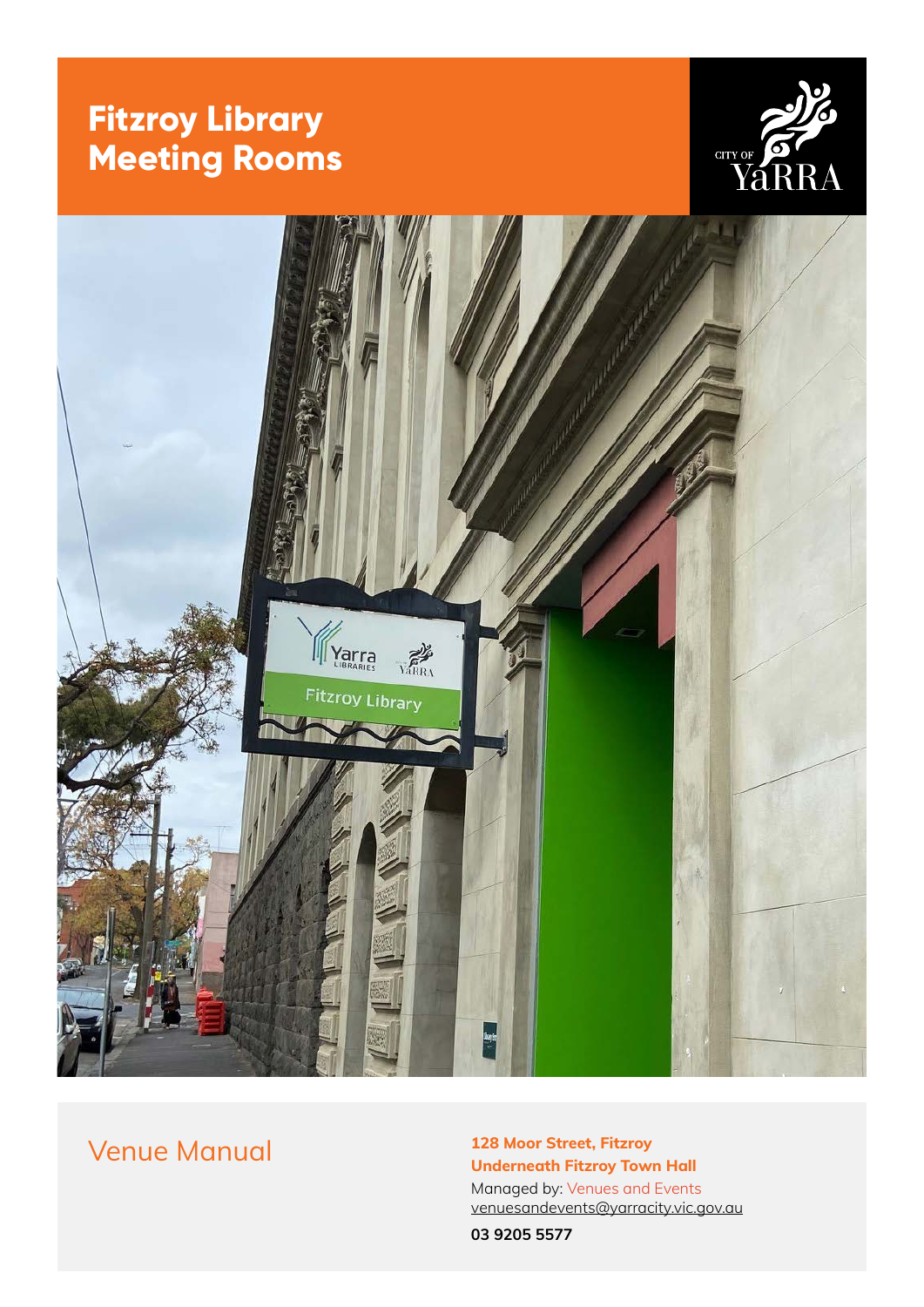# <span id="page-1-0"></span>Fitzroy Library Meeting Rooms 1 and 2

128 Moor Street, Fitzroy (Under Fitzroy Town Hall)

| <b>Quick Access Guide</b>                                               |                                                                                                                                                                                                                                                                                                                  |  |  |
|-------------------------------------------------------------------------|------------------------------------------------------------------------------------------------------------------------------------------------------------------------------------------------------------------------------------------------------------------------------------------------------------------|--|--|
| Key collection                                                          | The swipe card for this venue will be available for collection during Library<br>opening hours.                                                                                                                                                                                                                  |  |  |
|                                                                         | If your booking is <b>outside library opening hours</b> you MUST arrange to collect it<br>during library opening hours. This might be the day before your booking. Check<br>here for hours.                                                                                                                      |  |  |
|                                                                         | If you do not collect the swipe-card, you will not be able to access the<br>venue                                                                                                                                                                                                                                |  |  |
| <b>Access doors</b>                                                     | <b>ENTRY:</b>                                                                                                                                                                                                                                                                                                    |  |  |
|                                                                         | When library is open: Librarians will give you access                                                                                                                                                                                                                                                            |  |  |
|                                                                         | When library is closed: Access is via the door in the rear courtyard behind the<br>library. See page 9 for more information                                                                                                                                                                                      |  |  |
|                                                                         | For security alarm codes, follow the instructions with the swipe-card.                                                                                                                                                                                                                                           |  |  |
|                                                                         | EXIT at end of booking: Please make sure doors are secure and follow key-<br>drop instructions.                                                                                                                                                                                                                  |  |  |
| Where to find switches                                                  | Lights:                                                                                                                                                                                                                                                                                                          |  |  |
|                                                                         | Meeting Room 1 (MR1): Switches are on the right of the door                                                                                                                                                                                                                                                      |  |  |
|                                                                         | Meeting Room 2 (MR2): Switches are on right as you enter, behind the door                                                                                                                                                                                                                                        |  |  |
|                                                                         | <b>Heating and cooling:</b> There are automated heating/cooling units in both rooms<br>set to a comfortable temperature range.                                                                                                                                                                                   |  |  |
| What is supplied<br>(See equipment chart on<br>page 7 for more details) | • 30 chairs (MR1), 10 chairs (MR2)<br>$\bullet$ 6 tables (MR1), 1 table (MR2)<br>• Whiteboard (both)<br>• Kitchenette with kettle and sink<br>• Limited wifi, see page 5                                                                                                                                         |  |  |
| <b>What is NOT supplied</b>                                             | No crockery, cutlery, sponges, dishwashing liquid                                                                                                                                                                                                                                                                |  |  |
|                                                                         | No projector, screen, computer, whiteboard markers and erasers                                                                                                                                                                                                                                                   |  |  |
| What to bring                                                           | Bring a sponge, liquid cleaner, tea-towels and paper towel, First Aid kit                                                                                                                                                                                                                                        |  |  |
| <b>Contact details</b>                                                  | <b>Enquiries: Business hours</b><br>venuesandevents@yarracity.vic.gov.au or 03 9205 5577<br><b>Emergency:</b> Call 000 Fire/Police/Ambulance<br>After you have called Emergency and it is safe to do so, call Yarra Council<br>after hours 03 9205 5555 to report the Emergency.<br>See page 5 for more details. |  |  |
| <b>Hours</b>                                                            | You must set up and pack up within your booked hours                                                                                                                                                                                                                                                             |  |  |
|                                                                         | Please see page 4 for more information on noise restrictions                                                                                                                                                                                                                                                     |  |  |
| Capacity                                                                | Meeting Room 1: 30 people. Meeting Room 2: 10 people                                                                                                                                                                                                                                                             |  |  |
|                                                                         |                                                                                                                                                                                                                                                                                                                  |  |  |

**End of event checklist -** Please see the checklist on [page 11](#page-10-0) for how to close up the venue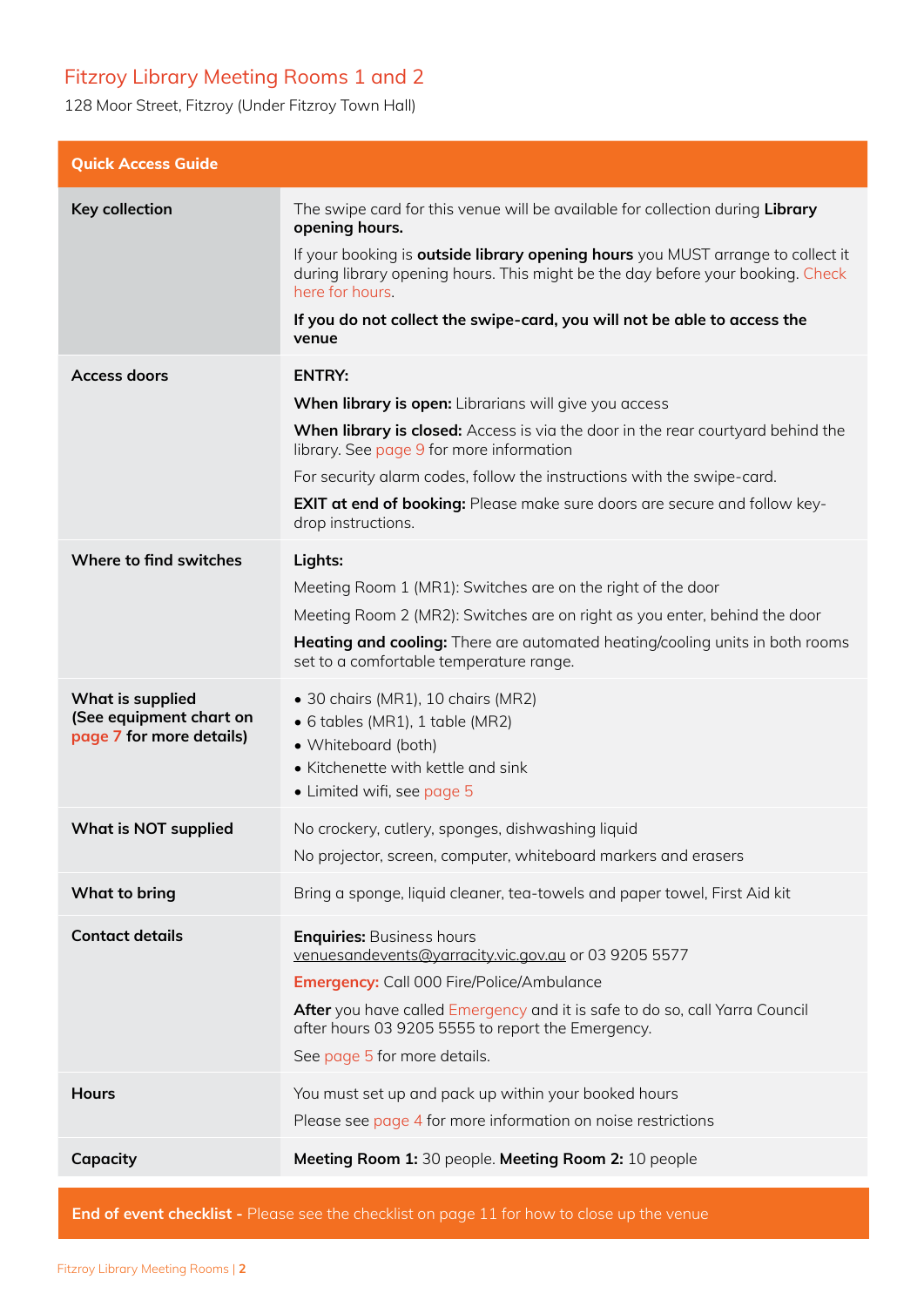

# **Contents**

| Agreement                         | $\overline{4}$ |
|-----------------------------------|----------------|
| Access, transport and parking     | $\overline{4}$ |
| Doors                             | $\overline{4}$ |
| <b>Heating and Cooling</b>        | 4              |
| Noise                             | 4              |
| Alcohol                           | $\overline{4}$ |
| <b>Building</b>                   | 4              |
| Emergency                         | 5              |
| <b>Evacuation Assembly points</b> | 5              |
| First Aid                         | 5              |
| Equipment                         | 5              |
| Toilets                           | 5              |
| Cleaning                          | 5              |
| Maintenance                       | 5              |
| Bond                              | 6              |
| Leaving the venue                 | 6              |
| <b>Other Business</b>             | 6              |
| Rubbish                           | 6              |
| Equipment List                    | 7              |
| Location and Transport            | 8              |
| Pictures                          | 9              |
| Floor Plan                        | 10             |
| End of event checklist            | 11             |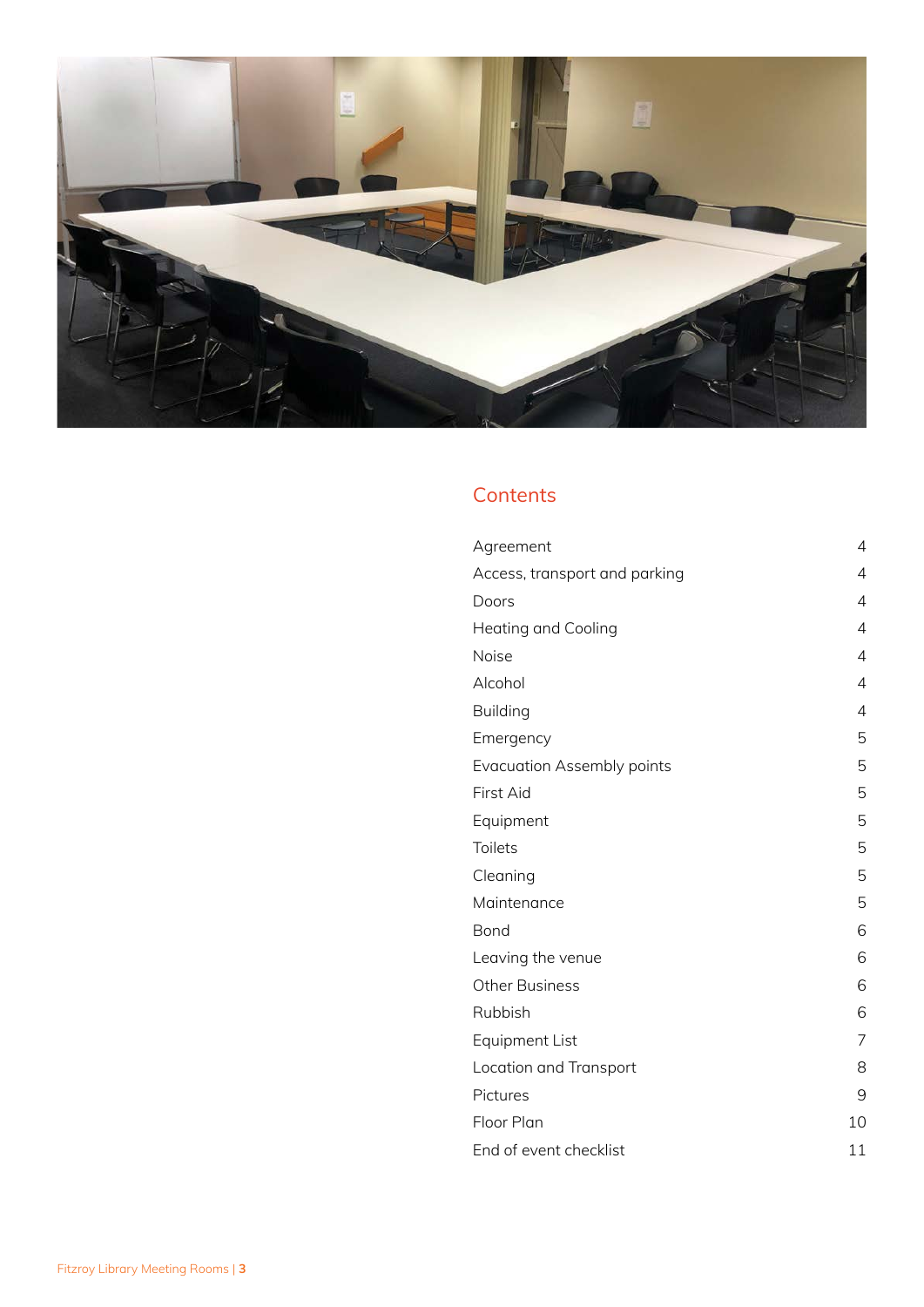#### <span id="page-3-0"></span>**Agreement**

It is part of the contract agreement that the person responsible for accepting the conditions of hire/making the booking is present at all times. This includes set up and pack up. They must also ensure their guests abide by the [Conditions of Hire](https://arts.yarracity.vic.gov.au/-/media/files/yarra-arts/events-documents/conditions-of-hire-for-council-venues.pdf?la=en) and this Induction document.

Another person (over 18 years of age), may be nominated as Person in Charge and their name and phone number must be provided to the Venues and Events Team before the event date.

[The Person in Charge must read and](#page-4-0)  understand this induction document and be familiar with the **emergency evacuation** procedures.

**Hire of the Fitzroy Library meeting rooms does not include any other areas of the library.**

#### **Access, transport and parking**

- **Wheelchair accessible**
- **Disabled parking space on Condell Street, near Napier Street.**

There is limited and timed parking in the surrounding streets. As this is a very busy area, we suggest your guests use [public transport](#page-7-0) where possible.

#### **Doors**

- **Access to building:** Collect swipe-card from Fitzroy Library [during library opening hours.](https://library.yarracity.vic.gov.au/hours-and-locations/fitzroy-library)
- **If your booking is outside library opening hours,**  you will need to collect the swipe card during library opening hours – the librarians will instruct you how to disarm the alarm and return the swipe card
- **After hours entry:** Access is via the door in the rear courtyard behind the library. The entrance to this courtyard is to the right of the library entrance.
- **Alarm codes:** follow the instructions with the swipe card.
- **Do not leave the external door open, there is an intercom for latecomers**
- **Exit at end of booking:** please ensure all doors are securely locked
- Follow the instructions provided by librarians to return your swipe card straight after your booking. Do not take it home with you
- Failure to return swipe may incur an additional fee for swipe replacement.

#### **Heating and cooling**

There are heating/cooling units in both rooms. These units are automatically set to a comfortable temperature range and are centrally controlled.

#### **Noise**

- As the meeting room is located within a library, noise levels must be controlled during office and library opening hours.
- We may retain your bond or cancel your booking for unresolved noise complaints.
- Please be respectful when leaving the venue at night as this is a residential area.

#### **Alcohol**

No alcohol is allowed in this venue.

### **Building**

The hirer must:

- Know where all safe exits and exit paths and assembly points are.
- Keep all exits and paths clear during use of the venue.
- Know where emergency equipment is located (such as fire extinguishers). See emergency map in venue for more details.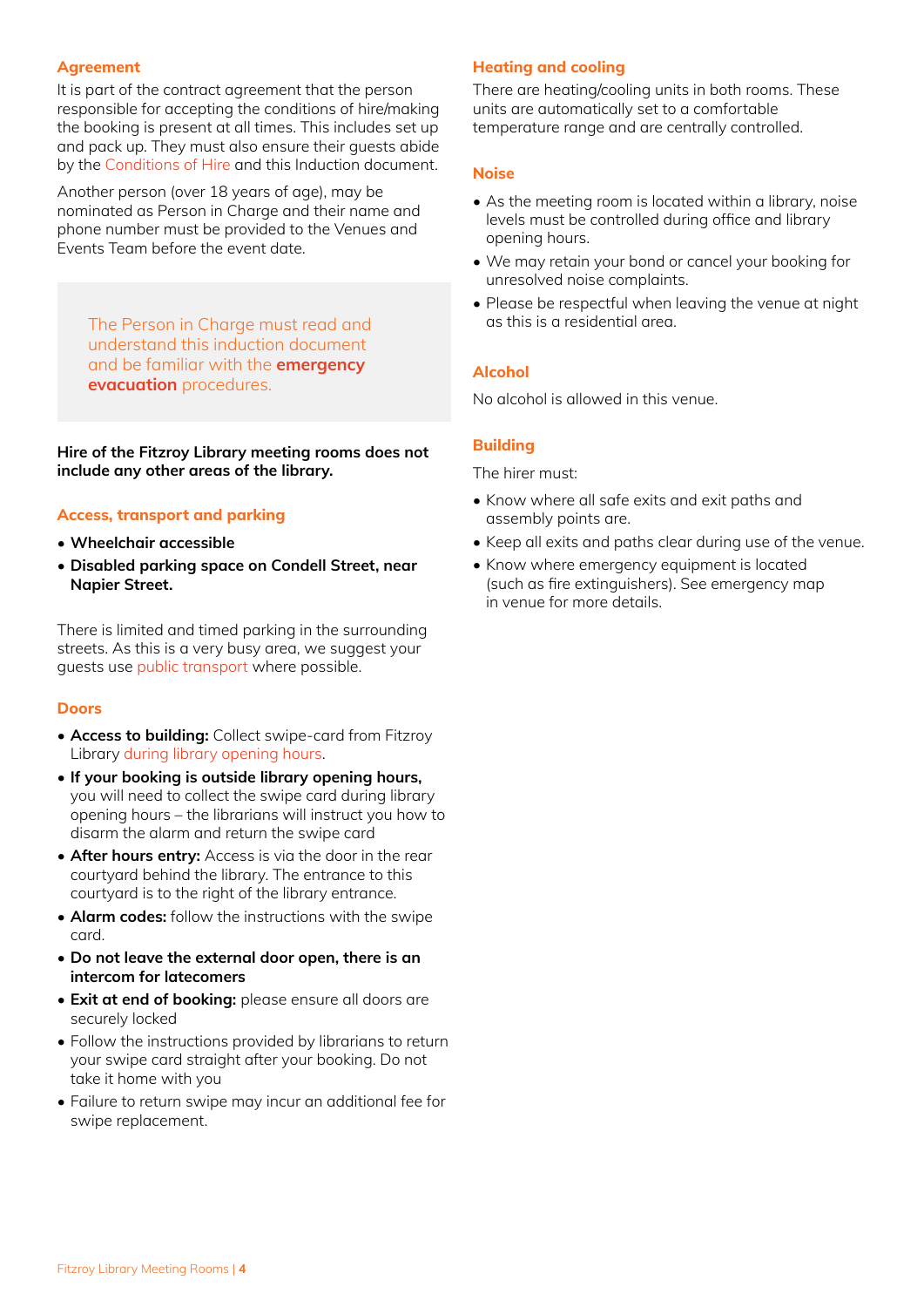#### <span id="page-4-0"></span>**Emergency**

In the event of emergency, the hirer will be responsible for coordinating the evacuation of the venue and all patrons. The hirer must make themselves familiar with the evacuation diagram, location of fire extinguishers and exits. Evacuation plans are located within the building. See the map inside the venue.

The hirer must:

- Identify exact nature and location of the emergency.
- Contact emergency services by dialling 000.
- In case of fire, call the Metropolitan Fire Brigade, by dialling 000, immediately.
- Only attempt to fight a fire with the equipment provided and if it is safe to do. You should only do this after calling 000.
- Do not continue to fight the fire beyond the first 30 seconds. Evacuation is necessary for any fire.
- All fires need to be inspected by the fire brigade.
- Remain calm and leave in an orderly manner.
- Search all areas of the venue, only if safe to do so.
- Meet and report to emergency services on arrival.
- Only re-enter the venue once fire brigade has attended and certified the building safe.
- **After** you have called emergency services, once it is safe to do so, contact Council's emergency out-ofhours number 03 9205 5555.

### **Evacuation Assembly Points**

In the event of an emergency evacuation:

- Primary area is located opposite the Fitzroy Library at Whitlam Place on the corner of Moor and Napier Streets.
- Secondary area is located opposite the Fitzroy Town Hall at Condell Park on the corner of Napier and Condell Streets.

The safety of the hirer, venue and guests is the hirers' responsibility.

The hirer should inform all attendees of the evacuation procedures and assembly points.

### **First Aid**

- It is the hirer's responsibility to administer first aid and/or contact emergency services if the need arises. Venue is **not** equipped with emergency first aid kits.
- It is the responsibility of the hirer to have first aid always supplies available.
- All incidents, accidents and near misses must be reported by the hirer by calling the after-hours emergency contact number 03 9205 5555.

#### **Equipment**

#### **Equipment provided:**

- WiFi: Free WiFi is available to library members, however we recommend that you do not rely on this for presentations.
- See [Equipment list](#page-6-0) and Instructions regarding specifications and set up

Please note librarians are NOT available for AV or technical support.

#### **Equipment not provided:**

- No crockery, cutlery or kitchen equipment
- No sponges or kitchen towel (paper towel supplied is for hand washing only)
- No cleaning liquids
- No AV equipment (microphones, speakers, projector)
- No whiteboard markers or erasers
- If you are planning a large event, please bring bags to remove any excess rubbish

### **Your equipment:**

- Hirers own or externally hired equipment must comply with relevant OH&S and any other relevant legislation.
- Hirers are responsible for the equipment they bring into the venue.
- Any equipment, cabling or power boards brought on-site must show the appropriate electrical testing tags.
- No equipment is to be left in the venue after end of hire period.

### **Toilets**

Toilets including an ambulant toilet and baby change facilities are available.

#### **Cleaning**

See [End of event checklist](#page-10-0)

#### **Maintenance**

For any urgent maintenance issues relating to the venue during the booked period, including utilities not working, contact Yarra Council's after-hour's number on 03 9205 5555.

For non-urgent maintenance issues, please email [venuesandevents@yarracity.vic.gov.au](mailto:venuesandevents%40yarracity.vic.gov.au%20?subject=)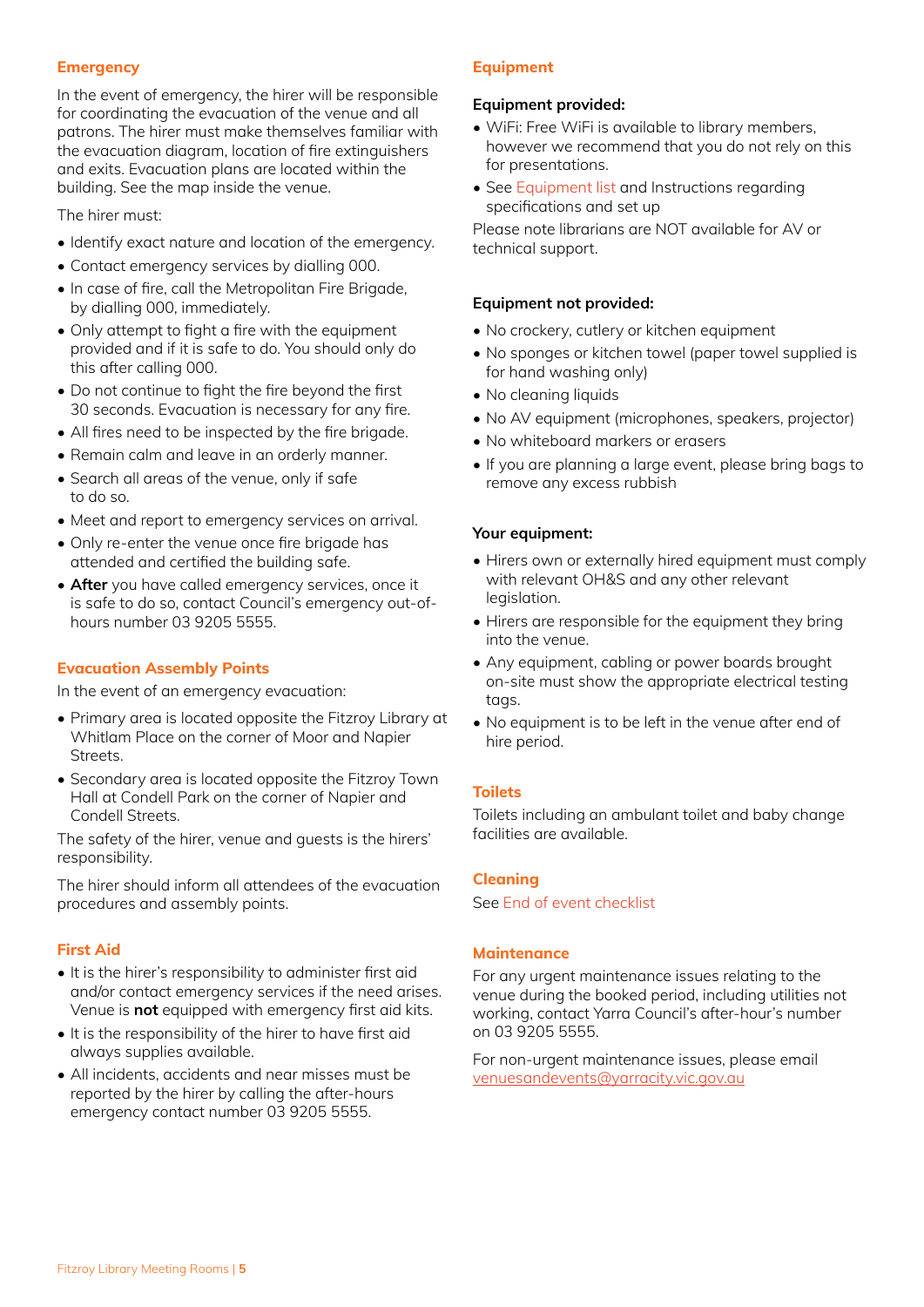#### <span id="page-5-0"></span>**Bond**

Your bond will be returned in full provided there is no damage to the venue, no unresolved [sound](#page-3-0) complaints, no [waste](https://www.yarracity.vic.gov.au/services/recycling-and-rubbish/recycling-in-our-venues) contamination and the venue is only accessed within your booking [hours](#page-1-0).

#### **Leaving the Venue**

See [End of event check list](#page-10-0).

#### **Other information**

- **This is a shared facility.** Hirers will share use of the kitchenette and toilets with librarians and library patrons
- Please ensure you have read and understood the [Conditions of Hire](https://arts.yarracity.vic.gov.au/-/media/files/yarra-arts/events-documents/conditions-of-hire-for-council-venues.pdf?la=en) and are not bringing in any prohibited items
- Council will carry out repairs from any damage at the full expense of the hirer. This includes internal/ external and environmental damage
- No glitter, confetti or helium balloons
- No smoking anywhere inside or undercover

#### **Rubbish**

The rubbish and recycling system at Yarra has recently changed. What is accepted in each bin is very different from before. Please follow the signage at each venue.

#### **Please use the correct bin for your waste to ensure you receive your full bond refund.**

We provide bins for rubbish, recycling and glass inside the library.

Any excess rubbish from site must be disposed of by the hirer in a responsible manner.

Yarra Council is working towards a ban on single use plastics by 2021. Please support this initiative by using recyclable or reusable materials.

For more details on what goes in each bin please check [here.](https://www.yarracity.vic.gov.au/services/recycling-and-rubbish/recycling-in-our-venues)



Fitzroy Library Meeting Rooms | **6**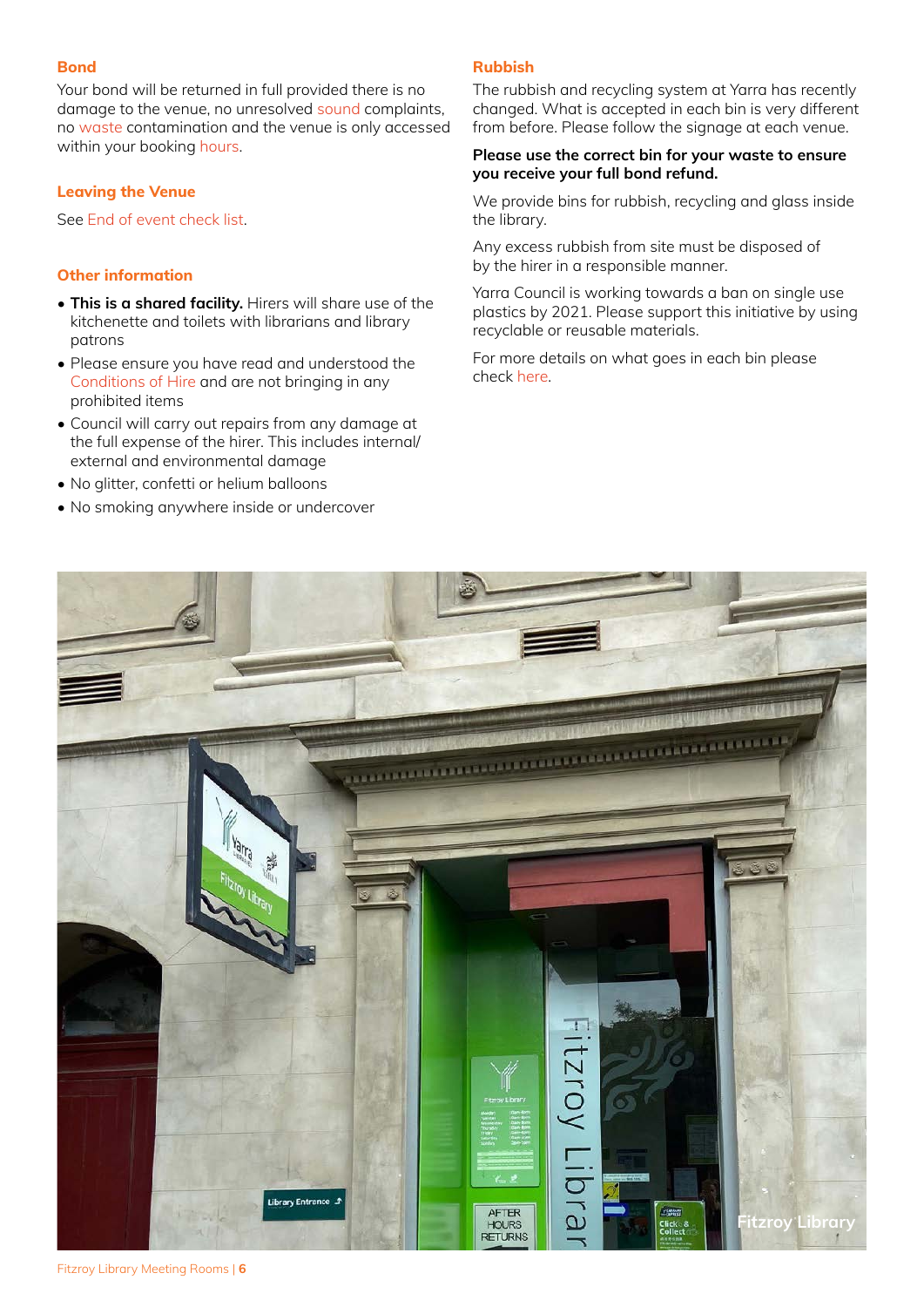# <span id="page-6-0"></span>Equipment List

| <b>Equipment</b> |                                           | <b>Notes</b>                                                                                                        | <b>Measurements</b>                        |
|------------------|-------------------------------------------|---------------------------------------------------------------------------------------------------------------------|--------------------------------------------|
| Chairs           | MR1: 30<br>MR2: 10                        | Stacking: maximum 5 high.<br>Black with metal legs                                                                  |                                            |
| Tables           | MR1:6<br>MR2: 1                           | Room should be returned to the original set<br>up at the end of your booking                                        | Seating 4-6<br>MR2 table 240cm x 120<br>cm |
| Whiteboard       | Both rooms                                | BYO markers and erasers                                                                                             |                                            |
| Internet         |                                           | Free WiFi is available to library members<br>however we recommend that you do not rely<br>on this for presentations |                                            |
| Kitchenette      | Available upon request<br>from librarians | •Small refrigerator<br>•Dishwasher<br>•Microwave<br>•Hot water (kettle)                                             |                                            |
| Floor space      | MR1: 6m by 7m<br>MR2: 5m by 4m            | Carpeted floor                                                                                                      |                                            |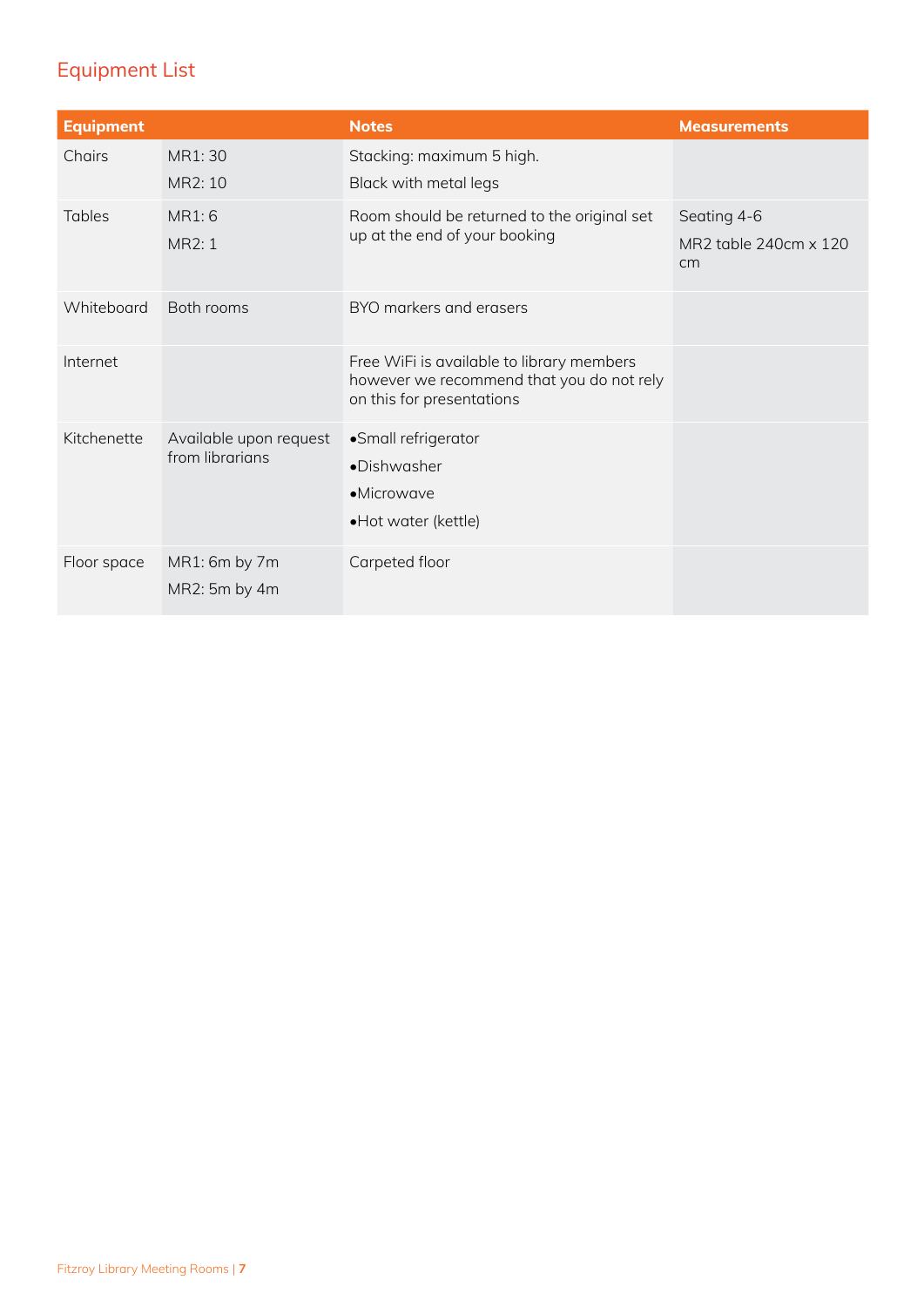# <span id="page-7-0"></span>Location and Transport

Fitzroy Library is located on Moor Street underneath the Fitzroy Town Hall.

#### **Transport options:**

- Tram route 11 runs up Brunswick Street, stop 14, corner of Hanover and Brunswick Streets
- Tram route 86 runs along Gertrude Street, Stop 14 corner of Napier and Gertrude Streets
- There is limited, timed free parking in the surrounding streets. Check parking signs
- There is a disabled car space located in Condell Street near the corner of Napier Street

#### **Venue transport map**

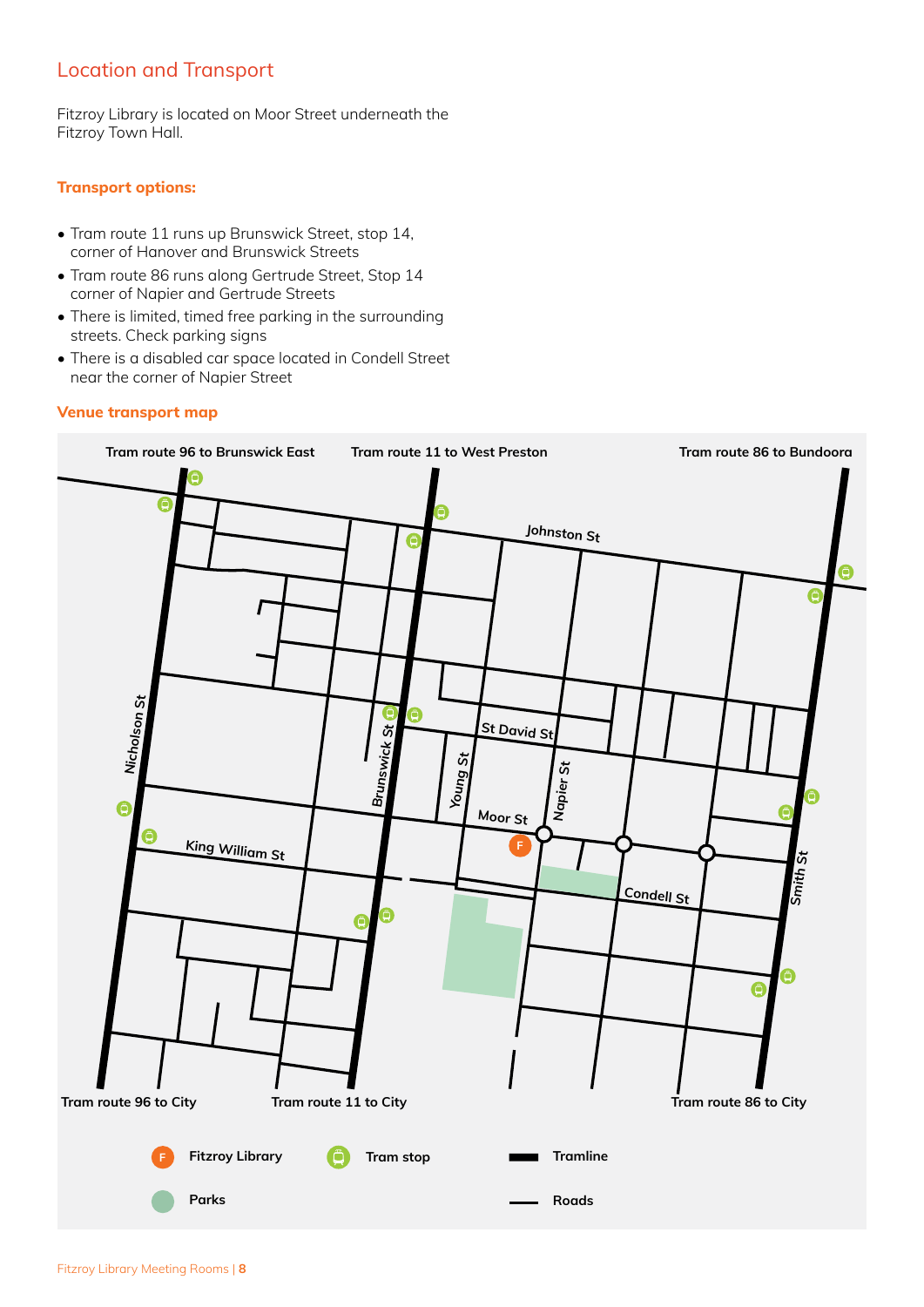# <span id="page-8-0"></span>Pictures

# **Meeting Room 1**





### **Tea point Tea point**



**Meeting Room 2**





**After hours entry After hours entry**

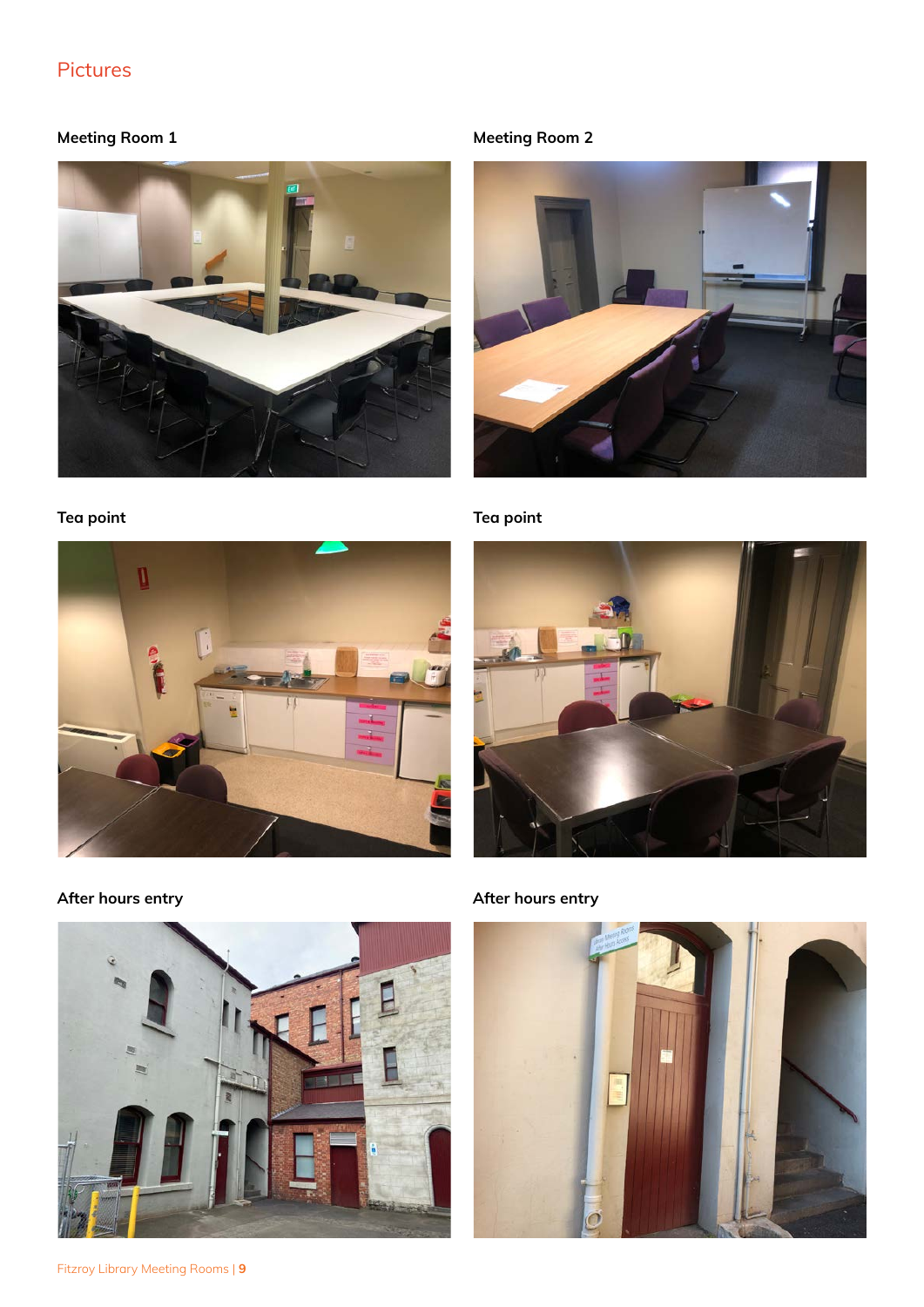# <span id="page-9-0"></span>YARRA LIBRARIES FITZROY 128 MOOR ST **FITZROY VIC**



**NORTH**